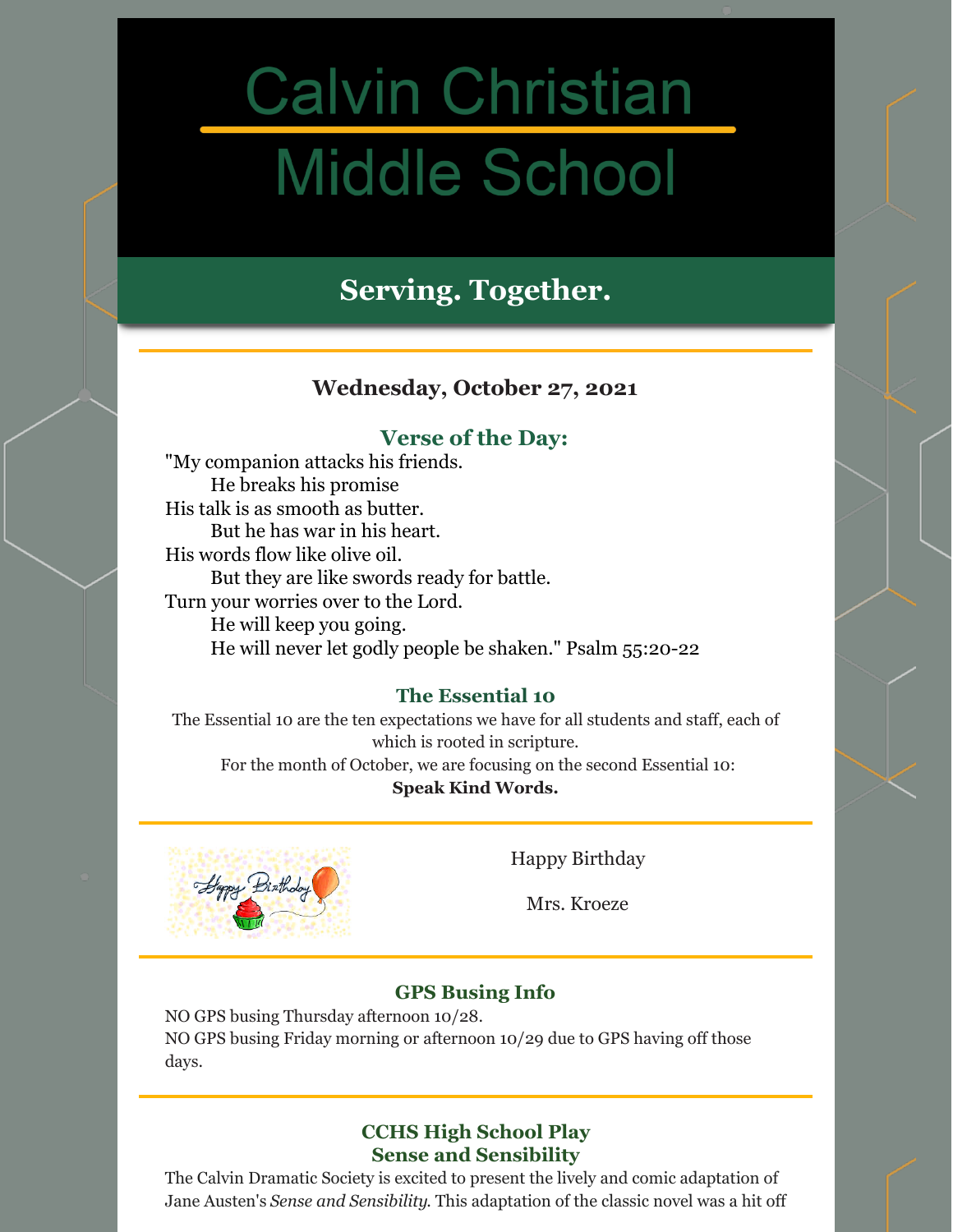Broadway for its unique use of movement, modern music, and storytelling as the entire set was on wheels. It also focused on the humorous elements of the story without losing the heart of the original. Fun for the whole family.

Performances: November 11 and 12 at 7:30 p.m.

November 13th at 5:00 p.m.

Location: Learning Commons

**Free tickets for 8th grade students,** but you still need to get a ticket at the site below and show ID at the door.



#### **Discounted Ski Passes**

Save money on your ski adventures! We will once again be selling ski club passes to Bittersweet Ski Resort. The sale will run until November 15th. Forms may be returned to the office.

### **Ski Pass [Information](https://gccsski.weebly.com/) and Forms**

#### **Soccer Intramurals**

**11/2**: 1 v 2, 3 v 4 **11/4:** 5 v 6, 1 v 3 **11/5:** 5 v 2, 7 v 4

#### **COSTUME FUN!**

#### **THANK YOU to those who have helped so far!**

The Drama Boosters invite parents to join in organizing our amazing library of costumes! *Please join us on one of these 3 dates: October 21st from 12- 2 pm, October 23rd from 9 am-noon, or October 28th from 4-7 pm at the middle school gym!* Not only do we need to be able to access our treasury of costumes more efficiently for our school, but we also have the opportunity to facilitate community with other schools who want to partner with us in sharing resources. Come join us it will be fun!

Questions? Contact Renee Aupperlee (616-560-4793) or Amy Piersma (616-340- 5306).



#### **Donuts this week!**

Don't forget to bring your \$1

#### **MS Athletic News and Notes**

All games are at 4:00pm unless otherwise noted. [Directions](https://www.gosquires.org/sports/middle-school-sports/locations/) to other schools Link to sports [schedules](https://www.gosquires.org/sports/middle-school-sports/schedule/)(this will be updated as we are given the information) *Subject to change due to gym availability, weather etc*

#### **7th grade Boys Basketball**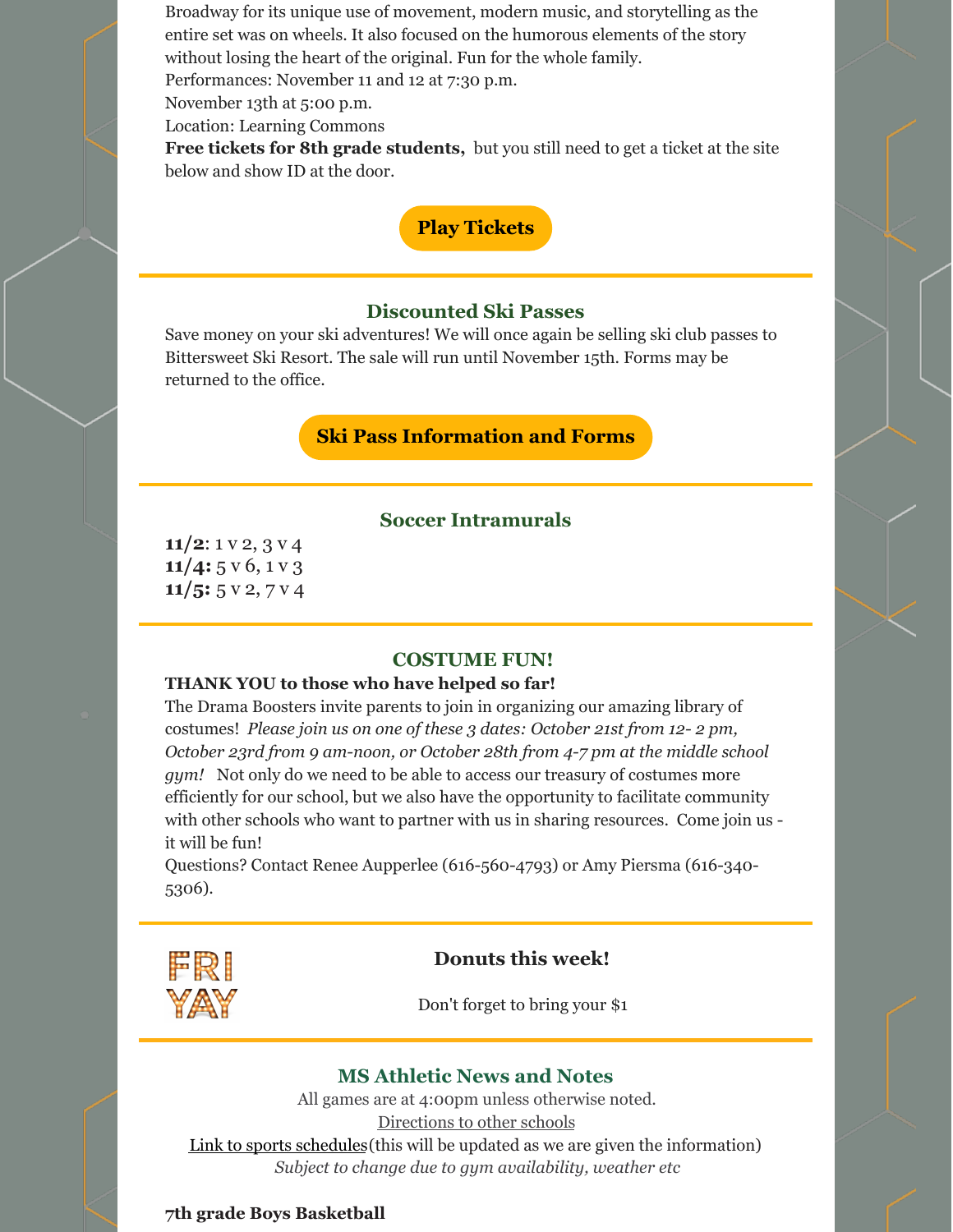10/27 Practice 2:45-4:30 10/28 Practice 2:45-4:30 11/1 Practice 2:45-4:30 11/3 Practice 2:45-4:30 11/4 @ Hudsonville Chr **8th grade Boys Basketball** 10/27 Practice 5-6:30 10/28 Practice 5-6:30 11/1 Practice 3:30-4:30 11/2 Practice 5-6:30 11/3 Practice 5-6:30 11/4 Allendale Chr, Home

#### **CALENDAR**

10/28 No GPS pm busing 10/29 No GPS am or pm busing 11/11, 11/12 CCHS Play 7:30 pm 11/13 CCHS Play 5:00 pm

#### **Requested Announcements:**

#### **Mel Trotter Mission Thanksgiving Meal Service Opportunity:**

Mel Trotter could use your help this Thanksgiving. They serve hundreds of meals to individuals and families each Thanksgiving. Several different time frames and job options are available.

## **[Thanksgiving](https://www.ticketfalcon.com/e/2021thanksgiving/) meal help**

#### **Swimming Clinic:**

Hosted through Grandville Age Group Swimming: Saturday mornings Oct 30-Nov 20.

**Age Group Swim Information:** Grandville Community Ed is excited to welcome our new Aquatics Director and Age Group Swim Coach, Michaela (Rookus) Schuitema. Please see the attached for more information and registration. (Evals are November 15 and practices start November 29)